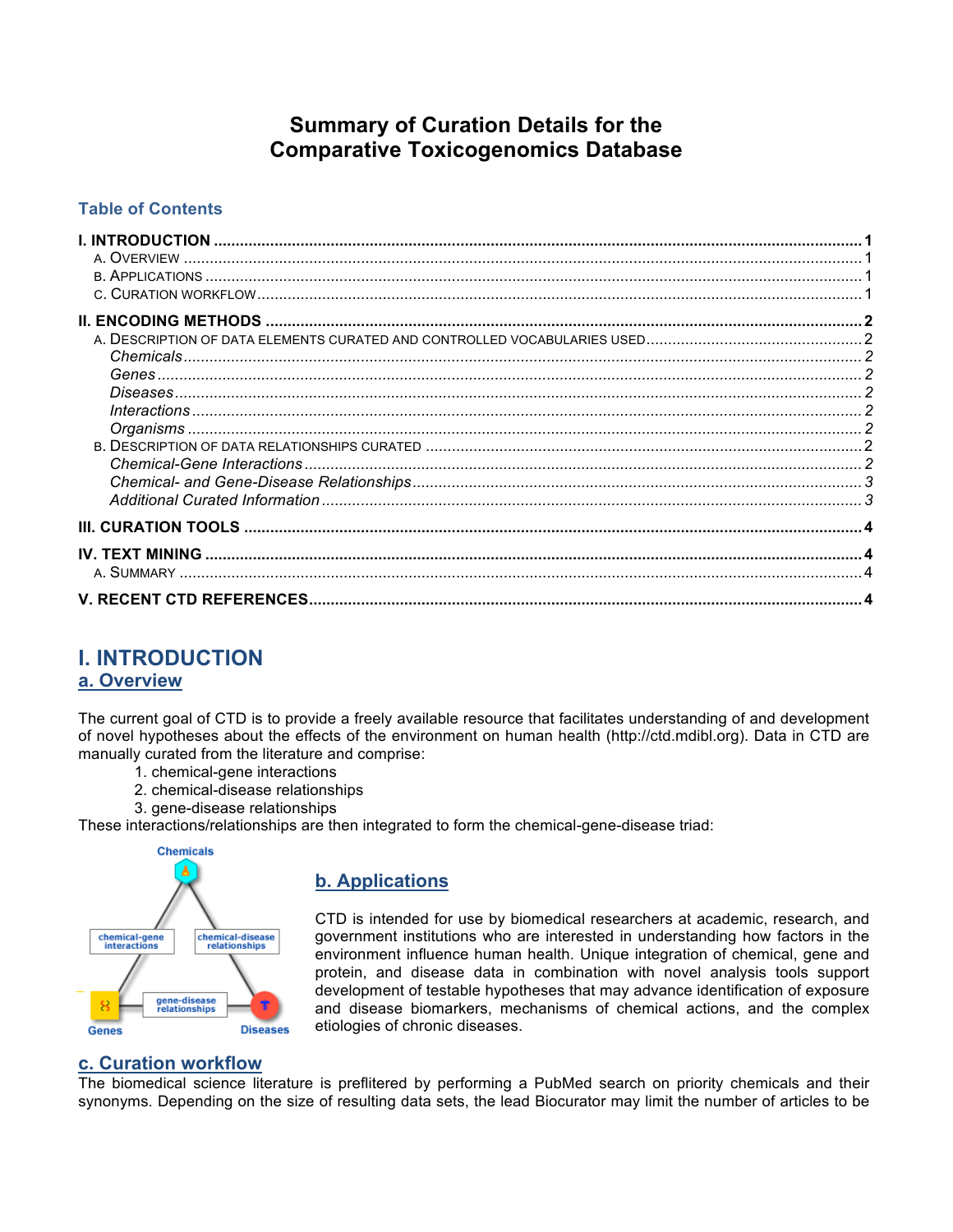curated. Articles are then distributed to curators for examination. The abstracts are read, and if necessary, a curator may access the full-text for additional information. Relevant data from the paper is coded using controlled vocabularies using a web-based curation application. The data are loaded and available via the public web application on a monthly basis.



Represents workflow steps that would benefit from tool development: a) ranking of text-mined triaged articles and b) highlighting of text-mined contents (i.e., chemical, gene, disease terms)

## **b. Description of data relationships curated**

#### **Chemical-Gene Interactions**

Chemical-gene interactions must include:

- **Actors**:
	- o Actors comprise Chemicals (C) and Genes (G).
	- o Chemicals can be modified by actor qualifiers.
	- o Genes can be modified by actor qualifiers.

## **II. ENCODING METHODS a. Description of data elements curated and controlled vocabularies used**

#### **Chemicals**

We use the MeSH "Chemical and Drugs" [D] hierarchy, with some modifications; we've trimmed this extensive tree a bit to remove terms that we do not consider to be chemicals of interest to CTD (e.g., the "Amino Acids, Peptides, and Proteins" branch or the "Nucleic Acids, Nucleotides, and Nucleosides" branch, etc.).

#### **Genes**

We use CTD gene pages, which are based upon imported gene pages from Entrez-Gene; however, unlike Entrez-Gene, a gene page in CTD represents the gene for all species.

#### **Diseases**

We use a mix of OMIM terms and the MeSH "Disease" [C] and "Mental Disorders" [F03] hierarchies. For future curation purposes, most disease terms will be from MeSH.

#### **Interactions**

We developed a vocabulary of chemical-gene interaction types (http://ctd.mdibl.org/downloads/). Chemical-gene interactions are written by a curator using controlled vocabularies to create a relationship between a chemical and a gene.

#### **Organisms**

We use the Eumetazoa portion of the NCBI Taxonomy.

Chemical-disease and gene-disease relationships are captured using the appropriate disease term conjoined to a qualifier code of either M (for a marker/molecular mechanism relationship) or T (for a therapeutic relationship) to the disease.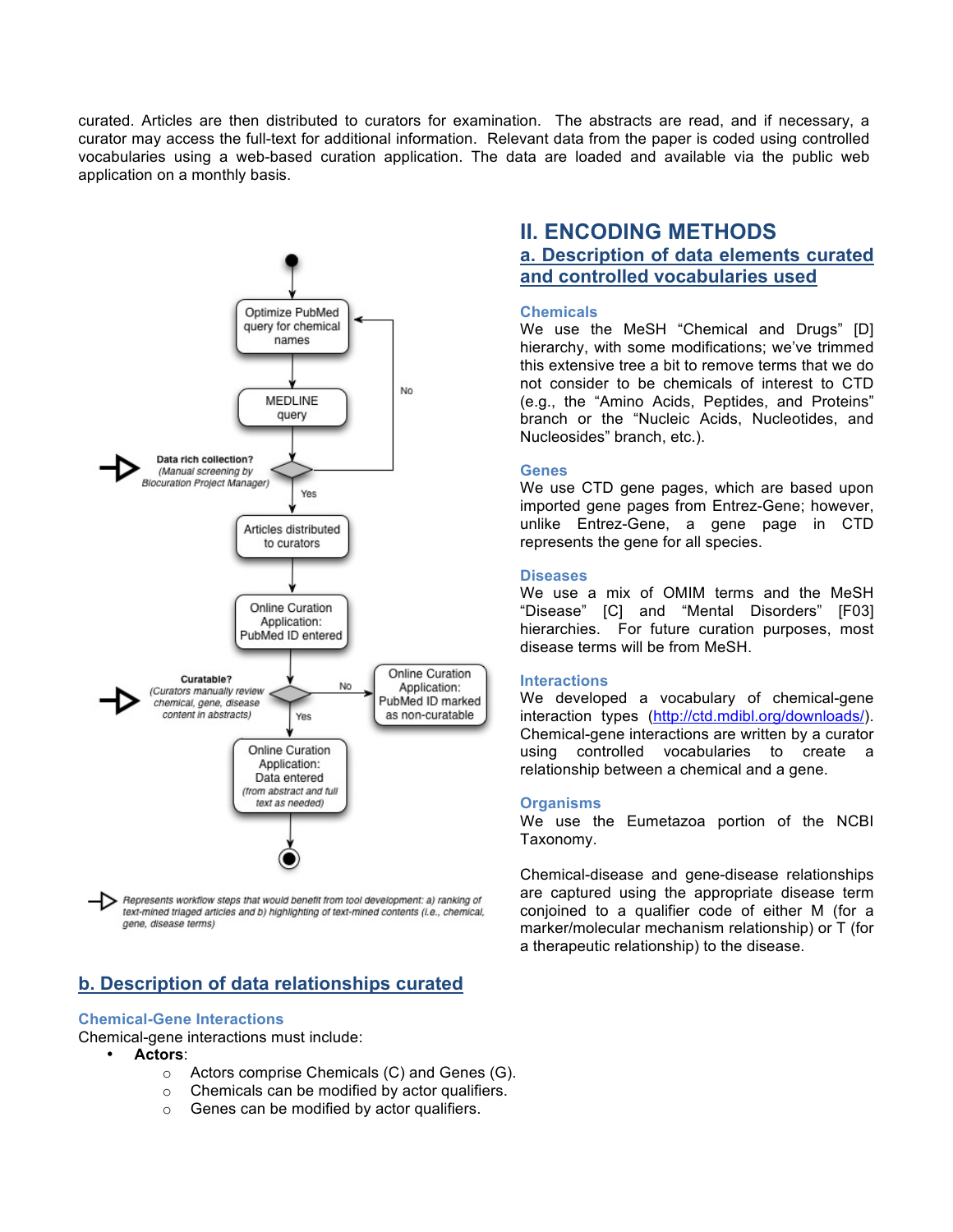- o Every interaction must have at least one C and one G.
- **Action(s)**:
	- $\circ$  Action terms define the nature of an interaction and are represented by a 3-letter mnemonic
	- o Action terms can be qualified with an operator
	- o Every action term in an interaction can have only 1 action operator/degree
- **Organism**
- **High-throughput status**
	- $\circ$  When the chemical-gene interaction(s) derive(s) from a high-throughput experiment (e.g., microarray), this is noted by selecting a check box in the curation application.
- **Interactions**:
	- $\circ$  Interactions can be binary or more complex, represented with nested relationships (examples below).
	- $\circ$  Every interaction must have 2 or more actors; including at least 1 C and 1 G
	- o Every interaction must have 1 or more action terms
	- $\circ$  The basic structure of an interaction is: Actor 1/qualifier :: action operator $\rightarrow$ Action term :: Actor 2/qualifier.

### **Example: C1 +exp G1/m**

C1= Actor 1 +exp= Action (with an action operator of + to indicate an "increase") G1= Actor 2 /m= Actor 2 qualifier Translation: C1 results in increased expression of G1 mRNA.

#### **Chemical- and Gene-Disease Relationships**

- Disease relationships include:
	- A chemical or a gene
	- A disease (D)
	- One of two possible qualifiers that describe the nature of the relationship:
		- o M: Molecular Mechanism or Marker
			- o T: Therapeutic or possible Therapeutic
	- An organism

### **Additional Curated Information**

- **In vitro vs. in vivo status**
	- $\circ$  Using check boxes in the curation application, curators specify whether the data they curated were generated in an in vitro or in vivo system.
- **Abstract vs full text**
	- $\circ$  Using check boxes in the curation application, curators specify whether the data they curated were identified in the abstract or full text of an article. This information may assist future text mining projects.